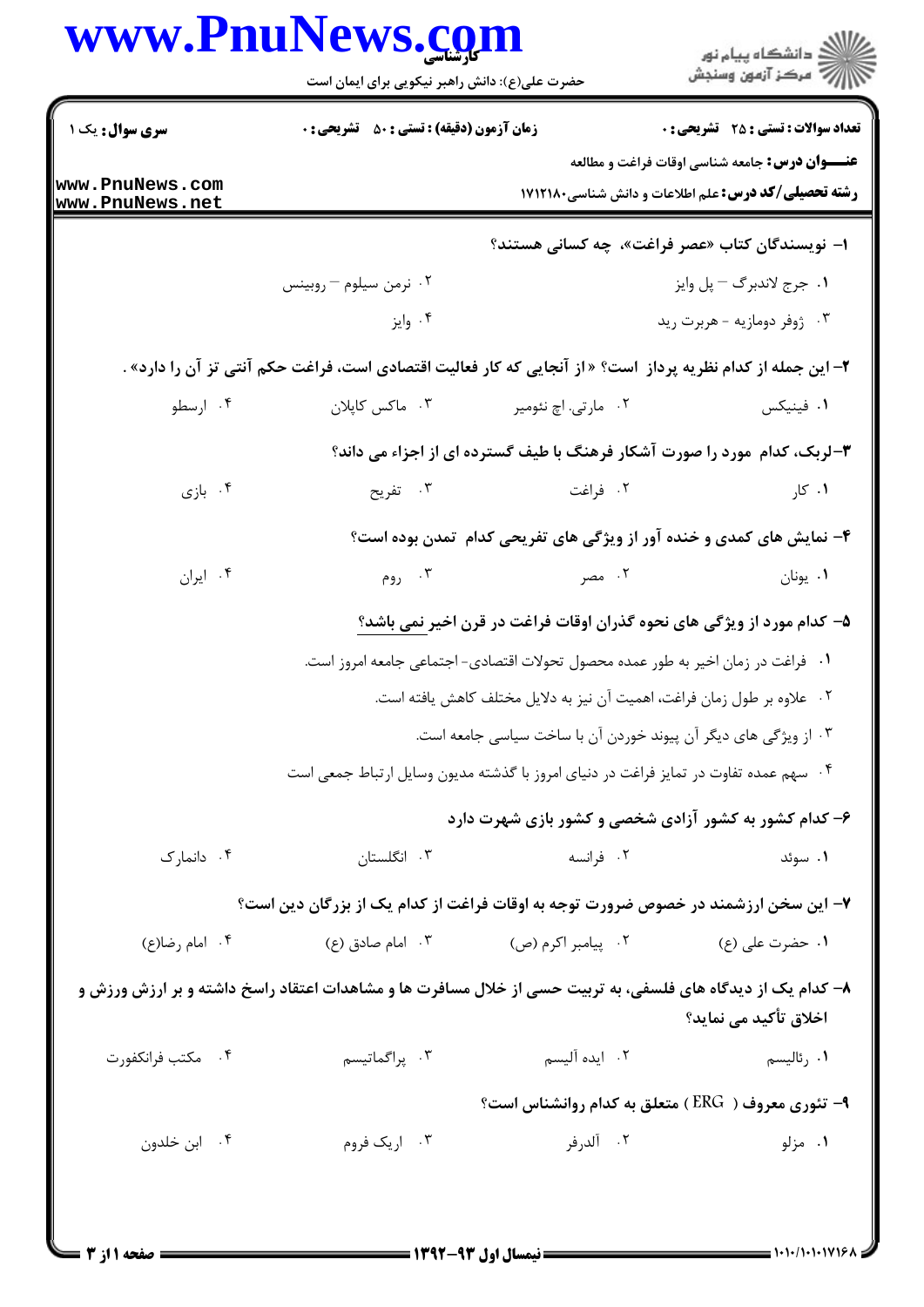| www.PnuNews.com                    | حضرت علی(ع): دانش راهبر نیکویی برای ایمان است                                                                   |                                                                                        | ڪ دانشڪاه پيام نور<br>/> مرڪز آزمون وسنڊش                                                                           |
|------------------------------------|-----------------------------------------------------------------------------------------------------------------|----------------------------------------------------------------------------------------|---------------------------------------------------------------------------------------------------------------------|
| <b>سری سوال : ۱ یک</b>             | <b>زمان آزمون (دقیقه) : تستی : 50 ٪ تشریحی : 0</b>                                                              |                                                                                        | <b>تعداد سوالات : تستی : 25 گشریحی : 0</b>                                                                          |
| www.PnuNews.com<br>www.PnuNews.net |                                                                                                                 |                                                                                        | <b>عنـــوان درس:</b> جامعه شناسی اوقات فراغت و مطالعه<br><b>رشته تحصیلی/کد درس:</b> علم اطلاعات و دانش شناسی1۷۱۲۱۸۰ |
|                                    | ۱۰- گردشگاهها و پارک ها، از امکانات و وسایل کدام دسته از عوامل مؤثر در گذران اوقات فراغت محسوب می شوند؟         |                                                                                        |                                                                                                                     |
|                                    |                                                                                                                 |                                                                                        | ٠١ فعاليت هاى ذهنى برونزا                                                                                           |
|                                    |                                                                                                                 |                                                                                        | ۰۲ مراسم و فعالیت های سنتی                                                                                          |
|                                    |                                                                                                                 |                                                                                        | ۰۳ فعالیت های ذهنی درونزا                                                                                           |
|                                    |                                                                                                                 | ۰۴ ورزش و بازی هایی که به پرورش جسمانی مربوط میشود                                     |                                                                                                                     |
|                                    | 11- کدام یک از عوامل زیر باعث تفاوت فاحش در میان زنان و مردان در گذراندن اوقات فراغت آنهاست؟                    |                                                                                        |                                                                                                                     |
|                                    | ۰۲ انتظاراتی که از دختران می رود                                                                                |                                                                                        | ۰۱ گران شدن هزینه های فراغت                                                                                         |
|                                    | ۰۴ تأثیر برنامه ریزی های شهری                                                                                   |                                                                                        | ۰۳ مرفه بودن طبقات اجتماعي بالاتر                                                                                   |
|                                    | ۱۲–از نظر منتسکیو، کدام یک از عوامل زیر تأثیر زیادی روی جهت گیری های ذاتی افراد به جا می گذارد که در مورد نحوه  |                                                                                        | گذران اوقات فراغت نیز مصداق خواهد داشت؟                                                                             |
| ۰۴ محل سکونت                       | ۰۳ خانواده                                                                                                      | ۰۲ نهادهای مذهبی                                                                       | ۰۱ مدرسه                                                                                                            |
|                                    |                                                                                                                 | ۱۳- شرط بندی در مورد کدام ورزش در اسلام جایز است؟                                      |                                                                                                                     |
| ۰۴ شنا                             | ۰۳ اسب سواری                                                                                                    | ۰۲ کشتی                                                                                | ۰۱ شطرنج                                                                                                            |
|                                    |                                                                                                                 | ۱۴– کدام گزینه در ارتباط با گذران اوقات فراغت، صحیح نیست؟                              |                                                                                                                     |
|                                    |                                                                                                                 |                                                                                        | ٠١ عدم استفاده از آن مي تواند آسيب زا باشد.                                                                         |
|                                    |                                                                                                                 | ٢ . نحوه گذران اوقات فراغت در تحليل پاياني حاكي از ماهيت ارزش هاي مورد قبول افراد است. |                                                                                                                     |
|                                    |                                                                                                                 | ۰۳ امروزه کمتر از هرزمان دیگری اوقات فراغت وجود دارد.                                  |                                                                                                                     |
|                                    |                                                                                                                 | ۰۴ چگونگی گذران اوقات فراغت ممکن است باعث استحکام و تزلزل ارزش ها شود.                 |                                                                                                                     |
|                                    | ۱۵– کدام مورد بیشترین درصد هر دو جنس زن و مرد در مورد موضوعات مورد مطالعه روزنامه ًدر بین دانش آموزان را به خود |                                                                                        | اختصاص داده است؟                                                                                                    |
| ۰۴ مقالات علمي                     | ۰۳ اخبار سیاسی                                                                                                  | ۰۲ گزارش های خبری                                                                      | ۰۱ حل جدول                                                                                                          |
|                                    |                                                                                                                 | ۱۶– اولین متغیر مؤثر بر شیوههای گذران اوقات فراغت، کدام است؟                           |                                                                                                                     |
| ۰۴ جنسیت                           | ۰۳ سن                                                                                                           | ۰۲ رضایت                                                                               | ۰۱ امکانات                                                                                                          |
|                                    |                                                                                                                 |                                                                                        |                                                                                                                     |
|                                    |                                                                                                                 |                                                                                        |                                                                                                                     |